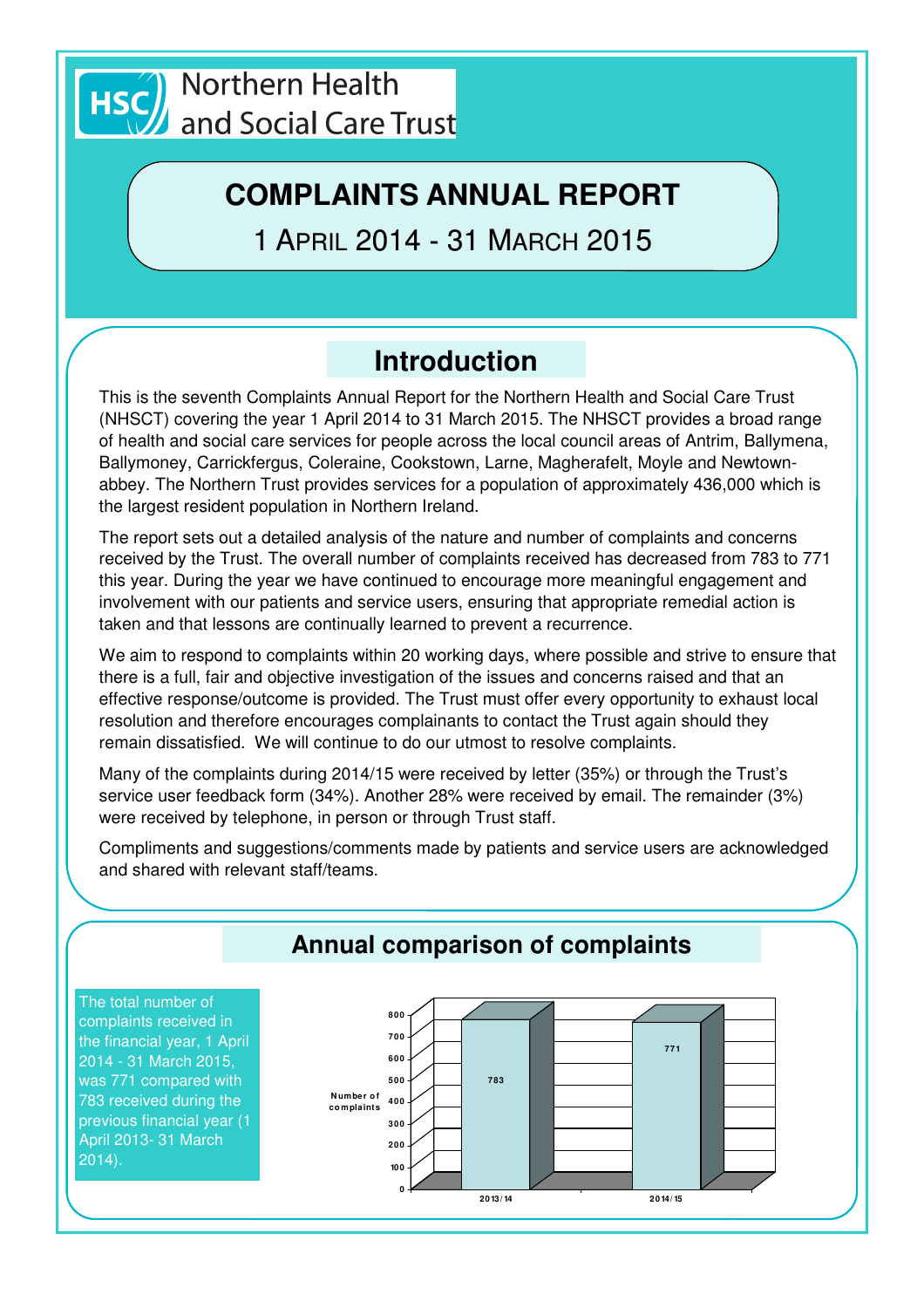## **What our service users complained about**

| <b>Subject</b>                                                          | <b>Number of issues</b> | Percentage |
|-------------------------------------------------------------------------|-------------------------|------------|
| <b>Treatment &amp; Care, Quality</b>                                    | 256                     | 28.76%     |
| Staff Attitude/Behaviour                                                | 143                     | 16.1%      |
| Communication/Information to Patients                                   | 65                      | 7.30%      |
| <b>Policy/Commercial Decisions</b>                                      | 64                      | 7.19%      |
| Professional Assessment of Need                                         | 52                      | 5.84%      |
| Waiting List, Delay/Cancellation Community<br><b>Based Appointments</b> | 39                      | 4.38%      |
| Waiting List, Delay/Cancellation Outpatient<br>Appointments             | 36                      | 4.04%      |
| <b>Clinical Diagnosis</b>                                               | 33                      | 3.7%       |
| <b>Hotel/Support/Security Services</b>                                  | 22                      | 2.47%      |
| Discharge/Transfer Arrangements                                         | 18                      | 2.02%      |
| Other                                                                   | 162                     | 18.20%     |

771 complaints were received in total. This equates to 890 issues.

Of the 771 complaints received, 69 were re-opened during the 2014/15 financial year (8.95%).

# **Which Directorates received complaints?**

41.76% of the complaints received during 2014/15 were in relation to services within the Acute Hospital Services Directorate. Specialties across the whole Trust receiving the highest number of complaints included Community/Primary Care, Family & Child Care, Mental Health Services and Emergency Medicine.

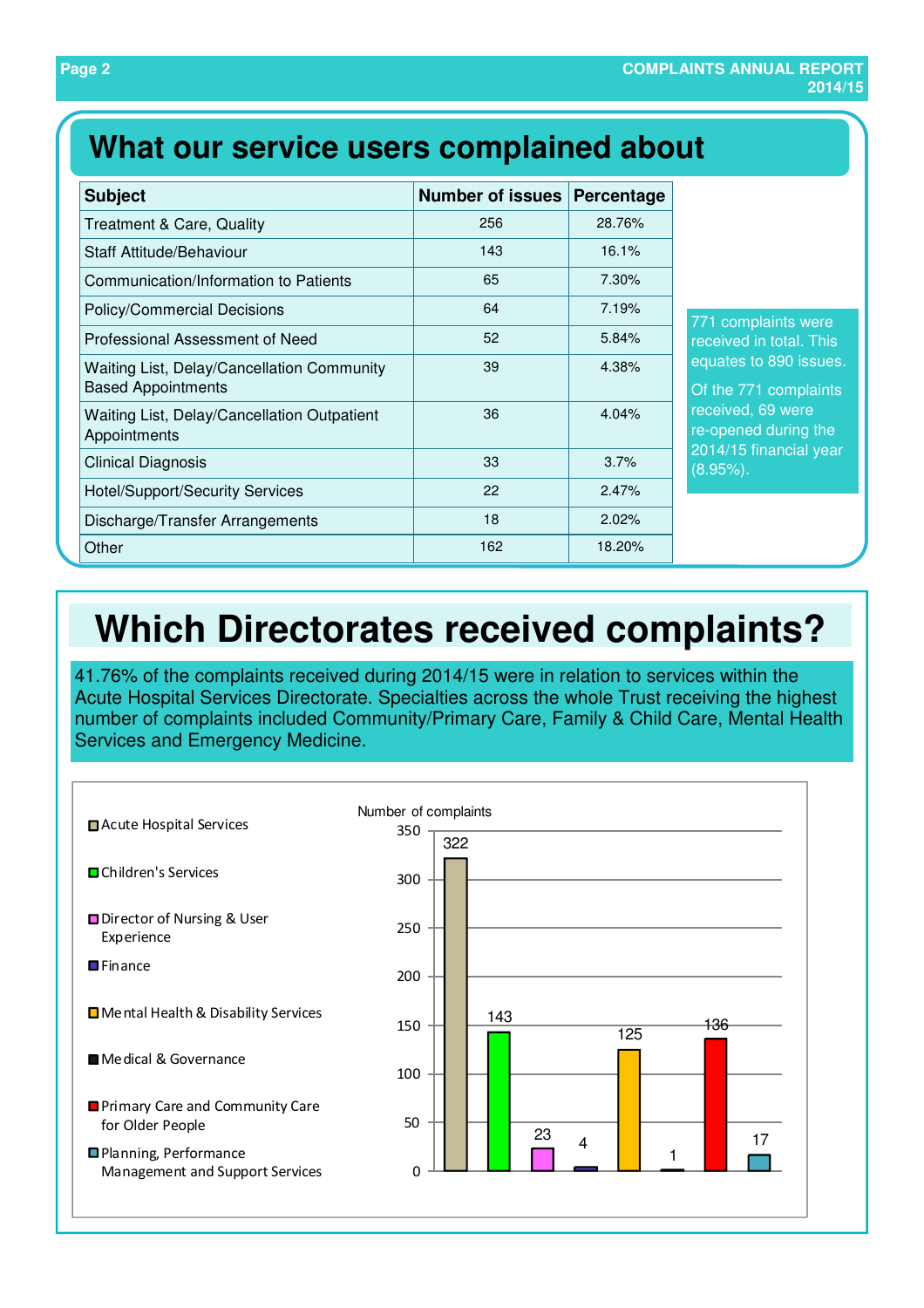### **Response Times**

The HSC Complaints Procedure outlines that complaints should be acknowledged within 2 working days and that complaints should be responded to within 20 working days, if at all possible.

Various factors can impact on the time taken to investigate a complaint such as information may be awaited from other agencies or due to the complexity of the complaint investigation.

During 2014/15, 67% of complaints were responded to within 20 working days, which is an improvement on the previous years' response time of 58%.

|                       | Number of complaints | Percentage |
|-----------------------|----------------------|------------|
| Acknowledged < 2 days | 771                  | $100\%$    |
| Response < 20 days    | 516                  | 67%        |

### **Monitoring, Reporting, Learning**

The Trust values all feedback received from patients and service users including complaints. When there is an identified need to improve our services we will take the necessary actions to ensure these improvements happen.

In order to record and monitor complaints activity, the complaints department is required to maintain a database of complaints and provide regular reports to senior management, directorates, and various Committees within the Assurance Framework including the User Feedback & Involvement Committee. These reports highlight themes and trends across the Trust to ensure learning takes place. The Trust continues to provide monthly monitoring returns to the Health and Social Care Board (HSCB) regarding lessons learned from all complaints closed each month.

An action / learning proforma is completed, where appropriate, for complaints. We use this information to provide feedback to patients, service users and staff on the changes and improvements made. Complaints are discussed with relevant staff and issues brought to staff meetings where service improvements are agreed. A number of improvements have been introduced during 2014/15 following complaints. Listed below are some examples of learning across directorates:

The issue of communication is a recurrent theme from complainants, specifically in relation to updating relatives about their family member's treatment and care. As a result, work is progressing across all wards to improve visibility and availability of staff during visiting hours and/or other designated times. In addition, Ward Sisters conduct a ward round during afternoon visiting to engage with patients and their families. Nursing teams have also developed ward information leaflets for patients and their families.

Staff attitude and behaviour is another recurring issue raised by complainants during 2014/15. The Trust recognises that patient experience is a key element in the delivery of quality healthcare. The Trust fully supports the 'Hello my name is…' campaign, and awareness sessions have been provided to all staff across the Trust. All Trust staff, regardless of their role have been asked to introduce themselves to clients and service users when they first meet them. This is not only a sign of basic courtesy and respect, but also should help patients and service users feel safe while receiving care and help build relationships and trust.

Waiting lists for care packages is also a common theme of many complaints. As a result, the Trust has introduced a brokerage system which will review availability of contracted providers daily rather than weekly, and this will help to reduce the number of service users waiting for packages of care.

Finally, a number of complaints were received from service users advising that they had difficulty to finding the department locations for their appointments. Therefore, the Trust has agreed to issue building location maps with appointment letters to aid service users.